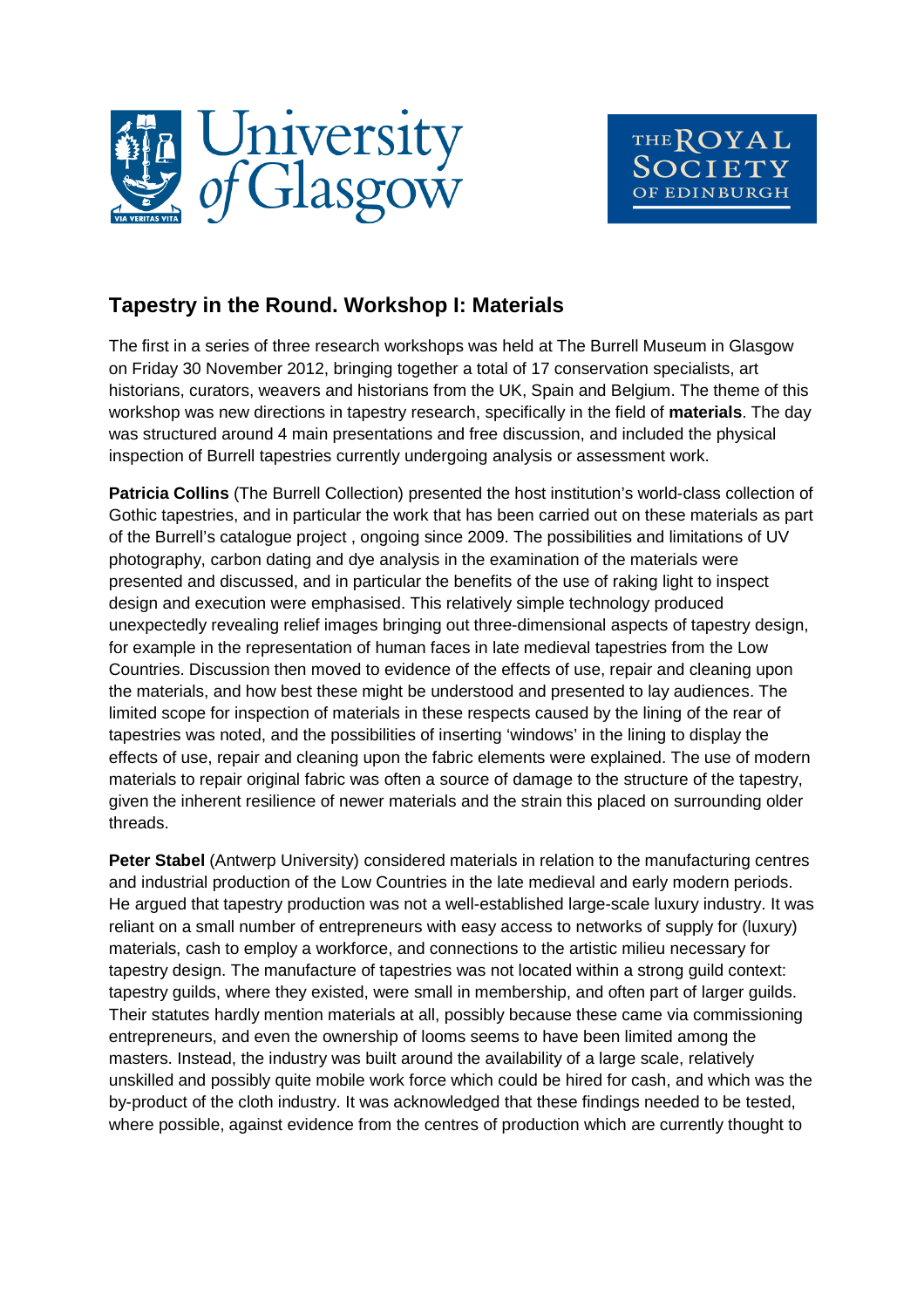have been industry leaders (Tournai, Arras), and that the single-word 'tapestry' might cover a wide range of material realities, allowing for different industrial processes and relations. In this paper, reflection on materials opened out on to wider soclal and economic relations.

**Anita Quye** (Glasgow University) discussed dyes and threads used in tapestries, with a particular emphasis on how these subjects can help inform decisions taken about conservation and display. Commonly, as recent research reveals, seven or eight core dyes are to be found in tapestries , but these can produce a vast palette of colours, perhaps as many as 600, many of which were the (less durable) yellows and greens. The most durable colours were reds and blues, with the proviso that reds, generally produced from acidic rather than alkaline dye baths, produced weaker areas within the finished object. Other factors relating to threads and the strength or weakness of tapestries were discussed, including metal thread, which greatly added to the weight of the object, and silk, which could produce weak spots. Silk was often used in skies in figurative tapestries, with the unfortunate effect that weak areas existed in the top third of the tapestry. Discussion of the location of the expensive metal threads and most intricate designs then followed, with participants noting the intention that the detailed/expensive work in the finished product should, if properly hung, emerge at eye-level. Tapestry hanging was a specialised role at the Burgundian court, and it was felt that tapestries are commonly hung too high in modern displays (with the caveat that in churches, tapestries were indeed commonly hung high). Detailed discussion of the raw materials used to produce dyes (madder, weld, greenweed, orchil, brazilwood among others) also followed, including the importance of some of these as industrial crops in late medieval Flanders.

**Katherine Wilson** (Chester University) focused on documentary records of the transport, hanging and repair of tapestries in the Low Countries in the late Middle Ages. Strikingly, some of the documentation generated by owners can be far more precise regarding the nature and provenance of materials used in tapestry fabrication than any associated with the initial production process. Repair was clearly the work of specialists who may also have been involved in the production of tapestry. Once again, the diverse range of material realities covered by the contemporary term 'tapestry'was acknowledged, emphasising the difficulties attaching to the use of documentary sources. It was acknowledged that the quality of wool used may not have been a key issue in tapestry production, and indeed studies of the fleeces appearing in tapestry threads are few and far between.

To conclude, the participants divided into smaller groups to deepen the discussion and report back in plenary session. It was agreed that the chronological and geographical focus of the workshops could be usefully extended beyond the primarily late medieval Flemish examples that were frequently cited in papers and in discussion, and that in this workshop, as in those that follow, participants could usefully focus closely on contemporary terminology used to describe materials, roles and processes, as the diversity apparent in each is considerable. Feedback forms were completed, and the comments will be used in the organisation of the next workshop on 22 March 2013.